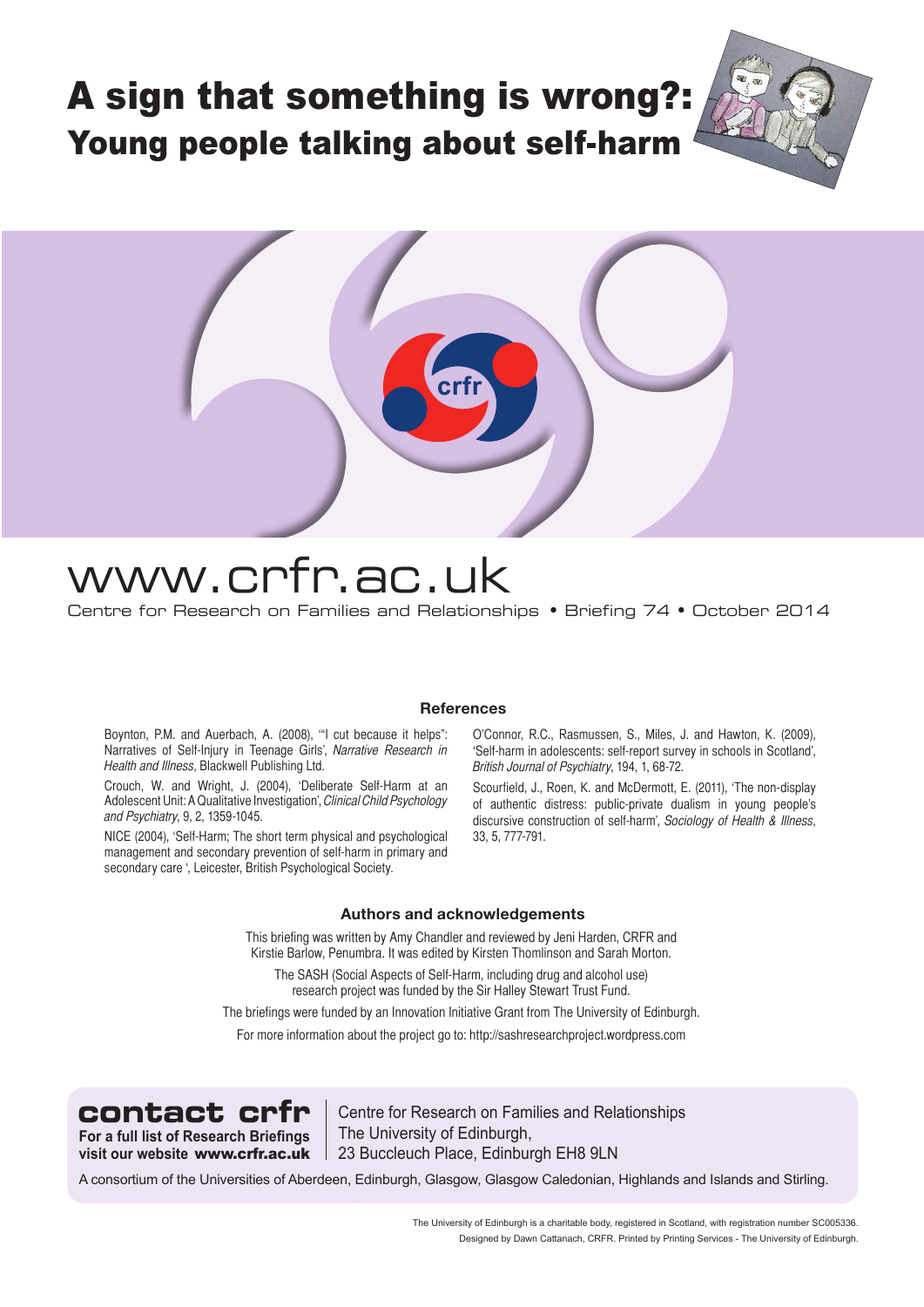# A sign that something is wrong?: Young people talking about self-harm

# **Key points**

- Self-cutting was the main form of self-harm for young people in this study. Other self-harming practices described included burning, hitting and poisoning.
- The most common reasons for self-harm were as a way of dealing with emotions such as stress, upset or anger; that self-harm could be used to communicate upset to others; and that self-harm could be physically satisfying.
- Young people disagreed about the extent to which self-harm was related to mental illness. While young people said that self-harm indicated something was wrong, there was debate about whether this was mental illness, with some arguing that labelling people as mentally ill was not helpful.
- Revealing self-harm in public or on social media was seen by most of the young people in this study as attentionseeking, but there were differences in views about whether attention-seeking was bad or not.
- Because self-harm can have positive meanings for some young people, approaches which focus on cessation can be counter-productive.

#### **Background**

This briefing presents a summary of a qualitative research project which explored how self-harm was understood by a diverse group of 122 young people, mostly aged 13-16 years.

1 in 10 of those aged 14-16 report self-harm at some point in their life (O'Connor et al., 2009) and it is likely that the actual numbers of people who have self-harmed in this age group is higher. Despite this, most qualitative research about self-harm and young people has focused on those aged 16 and over. This means that much of what is said about young people and selfharm is based on research with older people, or on the views of professionals who work with under-16s.

Although the term self-harm can seem fairly self-evident, there are ongoing debates about how self-harm is understood. UK health policy defines self-harm as "self-injury or self-poisoning, irrespective of the apparent purpose of the act" (NICE, 2004). However, research with young people aged 16-25 found that they tended to use the term to refer to cutting only (Scourfield et al., 2011).

#### **The study**

This study had two aims: a) to explore how young people aged 14-16 talked about self-harm; and b) to examine young people's accounts about the relationship between self-harm, drug and alcohol use. This briefing will focus on young people's accounts about self-harm.

A mixed-methods approach was used to encourage young people to talk or write about how they understood self-harm and what their views were on the relationship between self-harm, drug and alcohol use. 122 young people took part in the study. 33 of these, aged 13-16, participated in 6 focus groups. Young people who took part in the groups were not asked about their personal experience of self-harm. A further 88 young people, aged 13-26, completed a qualitative online survey. The survey was advertised

online, therefore some people over the age of 16 took part. 73 survey participants were aged 16 or under, and only 8 were aged 19 or over. Finally, 6 young people aged 14-17 were interviewed, 5 of whom had done the survey. All of those who took part in the survey and interviews reported self-harm.

# **Findings**

#### **What is self-harm?**

All of the young people in the study defined self-harm as involving self-cutting. Those who had self-harmed all said they had cut themselves, with just one exception. However, alongside this over 60% indicated that they also hurt themselves in other ways.

The 'other' practices included: burning, hitting, scratching, food restriction, self-criticism, sleep deprivation, biting, hair-pulling, and jumping from heights.



Methods of self-harm reported by 88 young people who had self-harmed (percentages)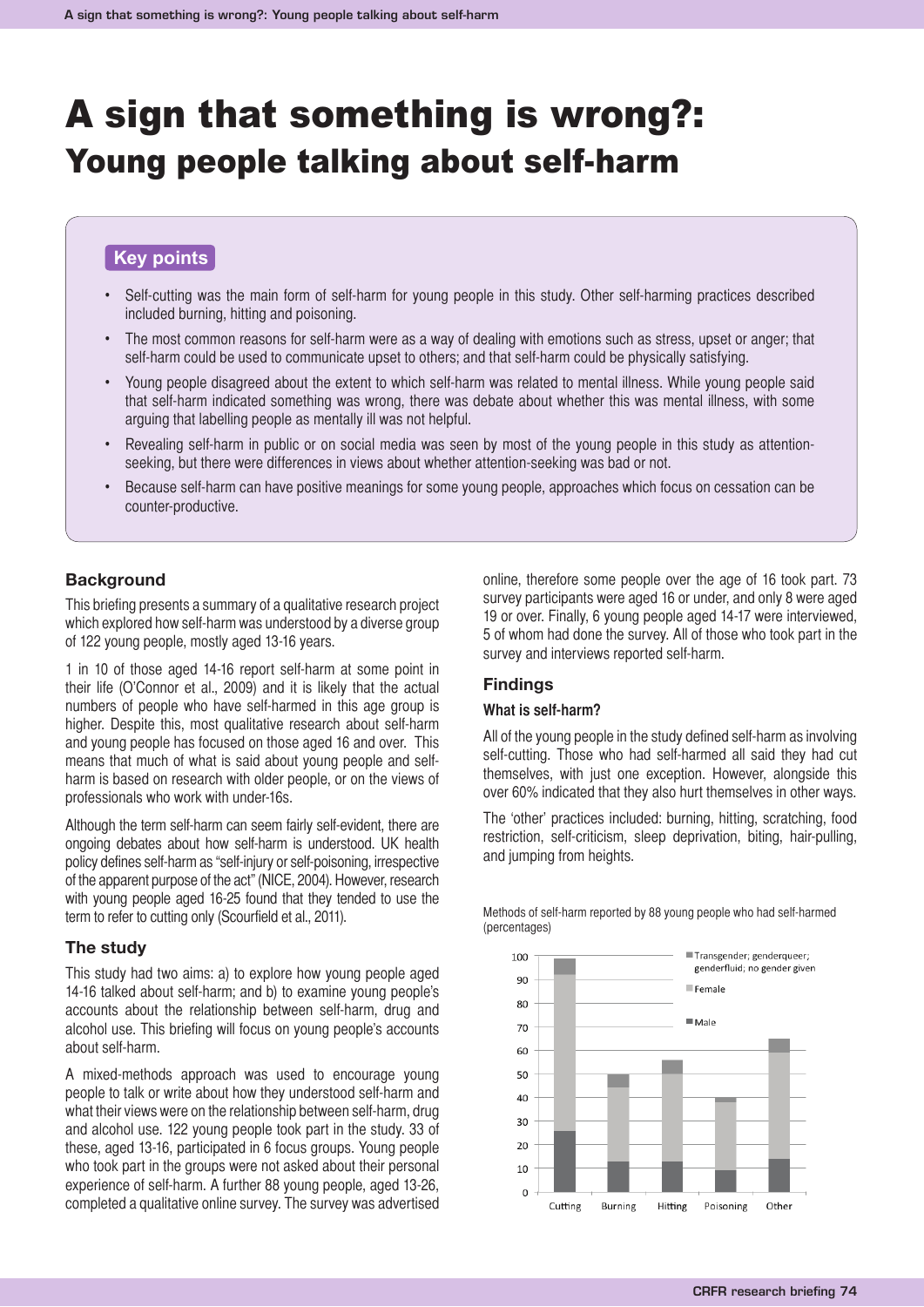#### **Why do people self-harm?**

Young people's accounts about the reasons that people might self-harm varied widely. Within focus groups, discussions often indicated tension and disagreement.

### **Focus group 6: 3 males and 4 females, aged 15-16**

| *Bob:                      | [reading statement card] "People who self-harm<br>are mentally ill". I don't agree with that at all.                            |  |
|----------------------------|---------------------------------------------------------------------------------------------------------------------------------|--|
| General agreement with Bob |                                                                                                                                 |  |
|                            | <b>Sharkeisha: I agree (disagreeing with Bob).</b>                                                                              |  |
| Bob:                       | I think that is completely                                                                                                      |  |
| Scarface:                  | Sometimes, in some cases                                                                                                        |  |
|                            | <b>Sharkeisha:</b> I agree, because they're obviously messed up                                                                 |  |
|                            | in the head if they're doing that. []                                                                                           |  |
| Angela:                    | Yeah, because they might just have low self-<br>confidence and self-doubt and stuff, so it's not<br>always a result of illness. |  |
| Spencer:                   | I wouldn't say they're mentally ill, but I wouldn't<br>say they have an actual illness, but I'd say they're<br>not mentally     |  |
| Scarface:                  | Stable.                                                                                                                         |  |

Focus group members disagreed about the extent to which self-harm was related to mental illness. In part, such tensions appeared to relate to uncertainty about what 'mental illness' might represent. In one group Albus in particular rejected attempts to associate self-harm with 'mental illness'. In the excerpt below, the group highlights the negative connotations that the term (or label) of mental illness has:

| Focus Group 5: 2 males and 5 females, aged 13-14 |                                                                                                                                                                                                                                                                                                                      |
|--------------------------------------------------|----------------------------------------------------------------------------------------------------------------------------------------------------------------------------------------------------------------------------------------------------------------------------------------------------------------------|
| Albus:                                           | I don't like these questions []                                                                                                                                                                                                                                                                                      |
| Ŀ                                                | Why?                                                                                                                                                                                                                                                                                                                 |
| Albus:                                           | Because it sounds like, it's like categorising<br>people and that's not a good thing.[]                                                                                                                                                                                                                              |
| Ŀ                                                | do you see mental illness as being<br>something that is like a bad thing then or?                                                                                                                                                                                                                                    |
| General agreement                                |                                                                                                                                                                                                                                                                                                                      |
| Jesus:                                           | Well, I think it's shown that way because like<br>mentally, kind of makes you think, well asylums<br>are seen as they're portrayed to be like crazy<br>places, but probably a lot of the people there<br>aren't crazy, they're probably just normal<br>people, but they just have like something<br>wrong with them. |

Young people who had self-harmed discussed an extremely wide range of reasons for their own self-harm, including mental health difficulties. Many survey responses emphasised that self-harm could fulfill a number of functions at the same time – for instance, as a way of expressing emotions and relieving tension; or as a way of communicating upset and calming down. The responses can be categorised in five ways, but these were not mutually exclusive, and many young people talked about their self-harm in relation to all five categories.

- 1. Emotions (self-harm as a way of dealing with emotions, or lack of emotions).
- 2. Bodily experience (positive physical effects of self-harm).
- 3. Communicating distress (as a way of showing others how bad they felt).
- 4. Interpersonal problems (family break-up, bereavement, bullying).
- 5. Mental ill-health (self-harm as leading from mental ill-health e.g. depression, anxiety).

The two most common reasons related to emotions and to bodily experience. Figure 1 presents a summary of the most common emotional states referred to, and the effect that self-harm was described as having on these.

Figure 1



Many accounts described self-harm as addressing multiple emotions and feelings, sometimes at the same time.

"It ranges, at first it was just to punish myself for failing, hurting people, etc. I've also done it out of stress/anxiety to calm myself when I'm incredibly emotional/upset" Lacey, 17

"I realized that it also got rid of that sinking feeling in my chest when I heard/read something upsetting, I also enjoyed the pain, sometimes because I was angry, there are a lot of different reasons, probably every reason has applied at least once" Marissa, 16

The category of 'bodily experience' relates to the way that many young people talked about self-harm, referring directly to bodily aspects of the experience of hurting themselves (mostly through cutting). Finding pleasure or comfort in creating cuts, seeing blood, or having scars was raised frequently by young people. Such descriptions can be hard to read, but young people frequently discussed self-harm in this way. Nevertheless, positive accounts were often intertwined with more negative aspects of practicing self-harm.

"I self-harm because I am often angry about myself and don't know how to deal with it otherwise. I also really like the color of blood and the feeling when the skin gapes" Vivien, 16

"I self-harm because, even though it is only temporary, it makes me feel very relieved and very happy […] Because I am completely numb most of the time, other than feeling intensely angry and I need to feel something. Because I like having scars and I think they are the best thing about me. Because I like seeing it, I like seeing blood trickling out when I cut. Because it feels like the only thing I am good for and that I will ever be good at or know how to do" Michelle, 15